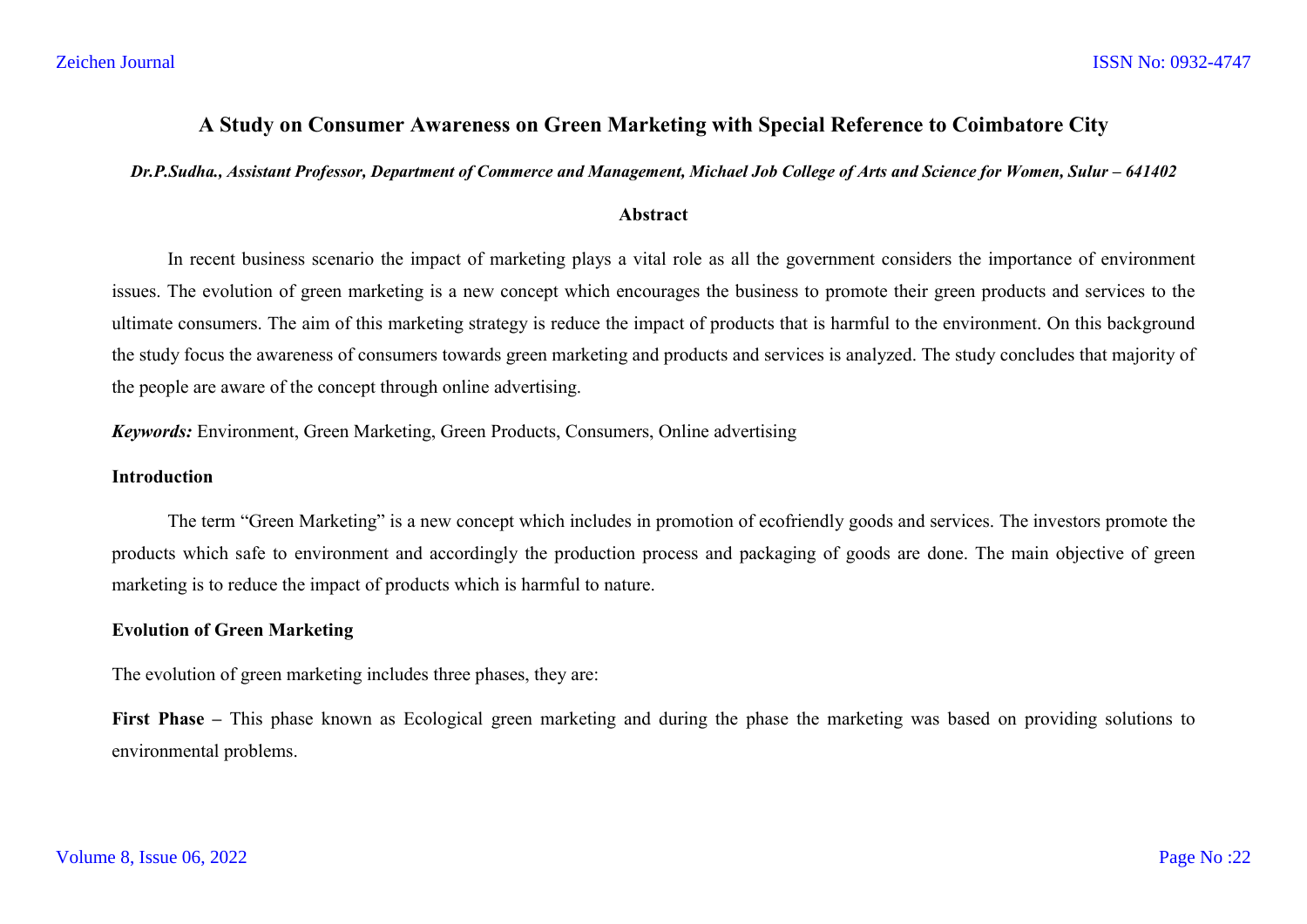**Second Phase –** The technological development on green marketing was enhanced in designing new products and highly concentrated on reducing the pollution in environment.

**Third Phase –** This phase focused on supporting the recent needs in marketing for an sustainable development of products and services.

## **Why Green Marketing?**

**Products:** The products are designed in such a way to reduce pollution with effective utilization of resources. There is no toxic substance added in the products and it increases the conservation of resources which are scarce.

**Price:** The Price plays a vital role as the consumers are intended to purchase a product only if the product satisfies the consumer in terms of quality, design, taste, etc. The buyer should be satisfied as they get premium quality product.

## **Objectives of Green Marketing**

- i. Eliminate the concept of waste
- ii. Reinvest the concept of a product
- iii. Make prices reflect the cost
- iv. Make environmentalism profitable

Green marketing consists of all activities designed to generate and facilitate any exchanges intended to satisfy human needs and wants, such that the satisfaction needs and wants occurs, with minimal detrimental impact on the natural environment.

## **Importance of Green Marketing**

**Opportunities –** Business firms perceive green marketing to be an opportunity that can be used to achieve their objectives. For example, Xerox introduced a high-quality recycled photocopier paper in order to satisfy the demand for less environmentally harmful products.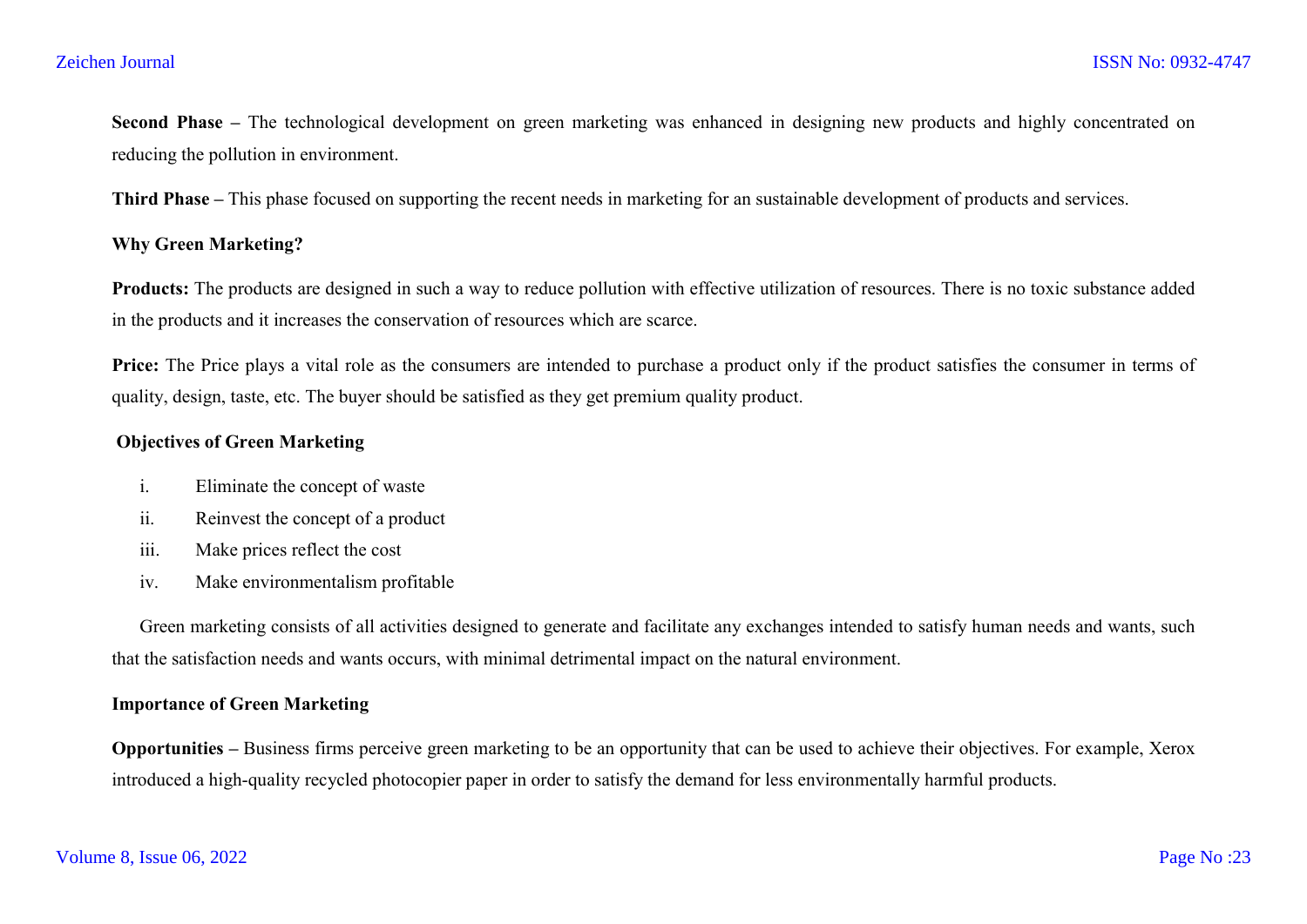**Corporate Social Responsibility –**Many firms are beginning to realize that a member of the wider community they must behave in an environmentally responsible fashion. Therefore, environmental issues are being integrated into the firm's corporate culture.

Government Pressure – Government agencies are creating more and more regulations to control hazardous wastes produced by industry. These regulations seek to protect consumers and the society from negative impact of business activities on the environment. In some cases, Governments try to induce firms and individuals to become more responsible towards the environment.

#### **Review of Literature**

**Manashi Medhi., (2015),** has examined the green marketing practices in various area of organization. The study has also examined the benefits derived from the companies which follow the practices of green marketing. The study found that the implementation of green marketing has made a impact on environmental protection. On other hand the study concluded though the Government and private organizations create awareness on green product and services people are still not viable to accept the products and services. Hence the study suggests the government and organizations has to work on the awareness of green marketing in between the general public.

**Sima Kumari., and Sameer Yadav., (2012),** has studied the awareness of consumers on green marketing and analyzed do they really accept this new concept. The study analyzed that only consumers who are educated are ready to purchase the product. It also stated that this concept of marketing has a wide scope in future on one side and on the other side the people are not satisfied on the government efforts towards the environment protection.

**Sakshi Garga., and Smita Mishra., (2019),** has examined the consumers' awareness and willingness of the consumers to purchase the green products. The green marketing is a concept which brings a drastic impact in world business. The investors are responsible to target the consumers and make understand their product and services and educate the people about the merits of usage of ecofriendly products. In developing country like India the importance of green marketing assumes to be greater importance.

## **Objectives of the Study**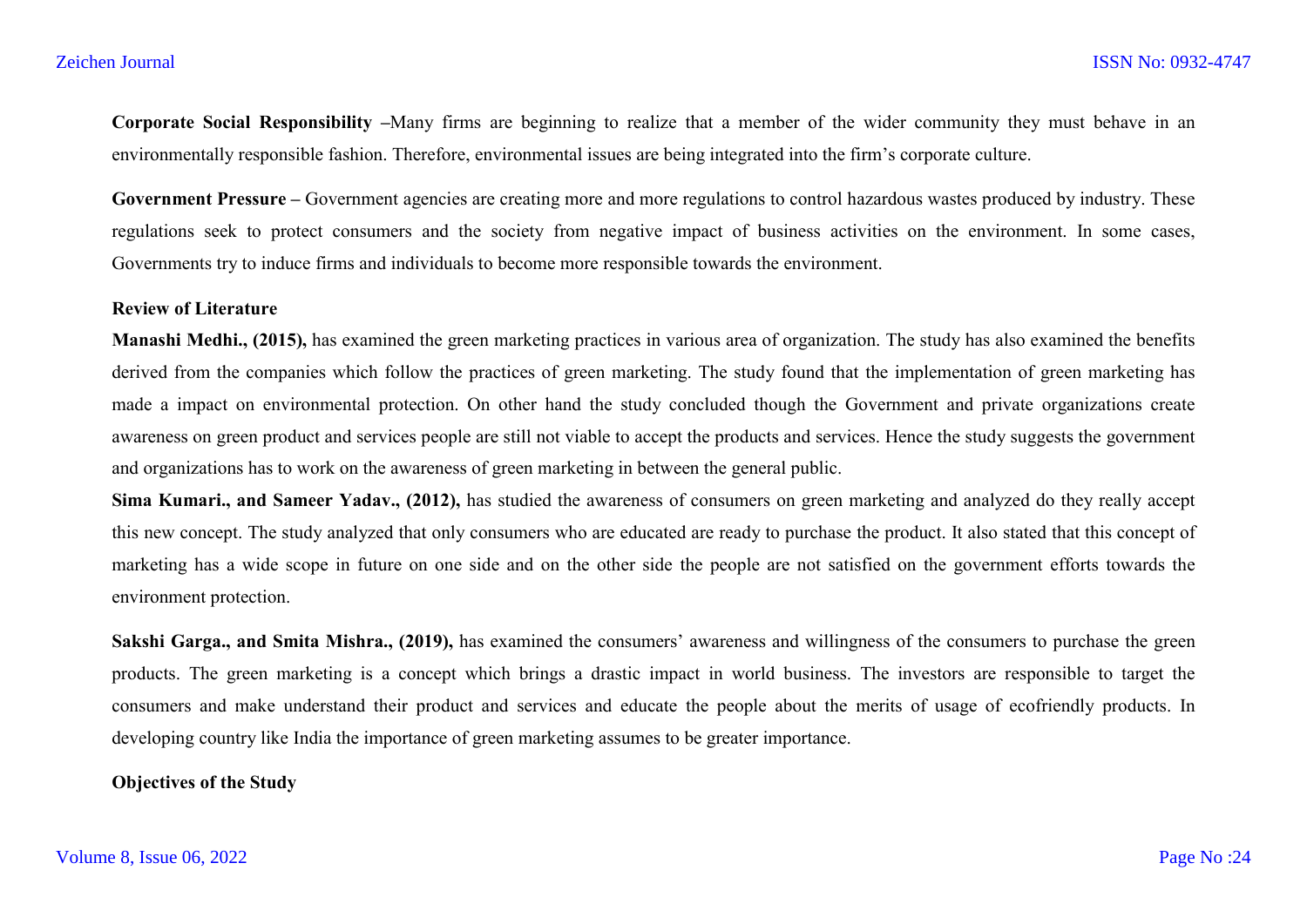#### Zeichen Journal

- To examine the awareness of the consumers towards green marketing.
- To observe the demographic factors of the consumers who purchase the ecofriendly products.
- To analyse the source of awareness of the consumers to purchase green products.

## **Research Methodology**

The study is based on descriptive nature and the data collected is based on both primary and secondary sources of data. The primary data is collected through the structured questionnaire and the secondary data is collected from various sources such as journals, magazines and books.

## **Sampling Design**

The sample size was based on the demographic variables such as age, gender, education and income status. Out of the total population based on the age group above 18 years the sample is randomly selected and the target population was about 150 individuals in Coimbatore city.

#### **Tools used for the Study**

The primary data is collected through structured questionnaire based on the objectives of the study. The collected data is analyzed through percentage analysis, ANOVA.

#### **Hypothesis of the Study**

 $H_0$  – There is no positive relationship between the demographic factors and source of awareness of the green products.

 $H_1$  - There is positive relationship between the demographic factors and source of awareness of the green products.

#### **Analysis and Discussions**

#### **Table: 1.1**

#### **Table showing the Age of the Respondents**

|  | Age | <b>Particulars</b> | Frequency |
|--|-----|--------------------|-----------|
|--|-----|--------------------|-----------|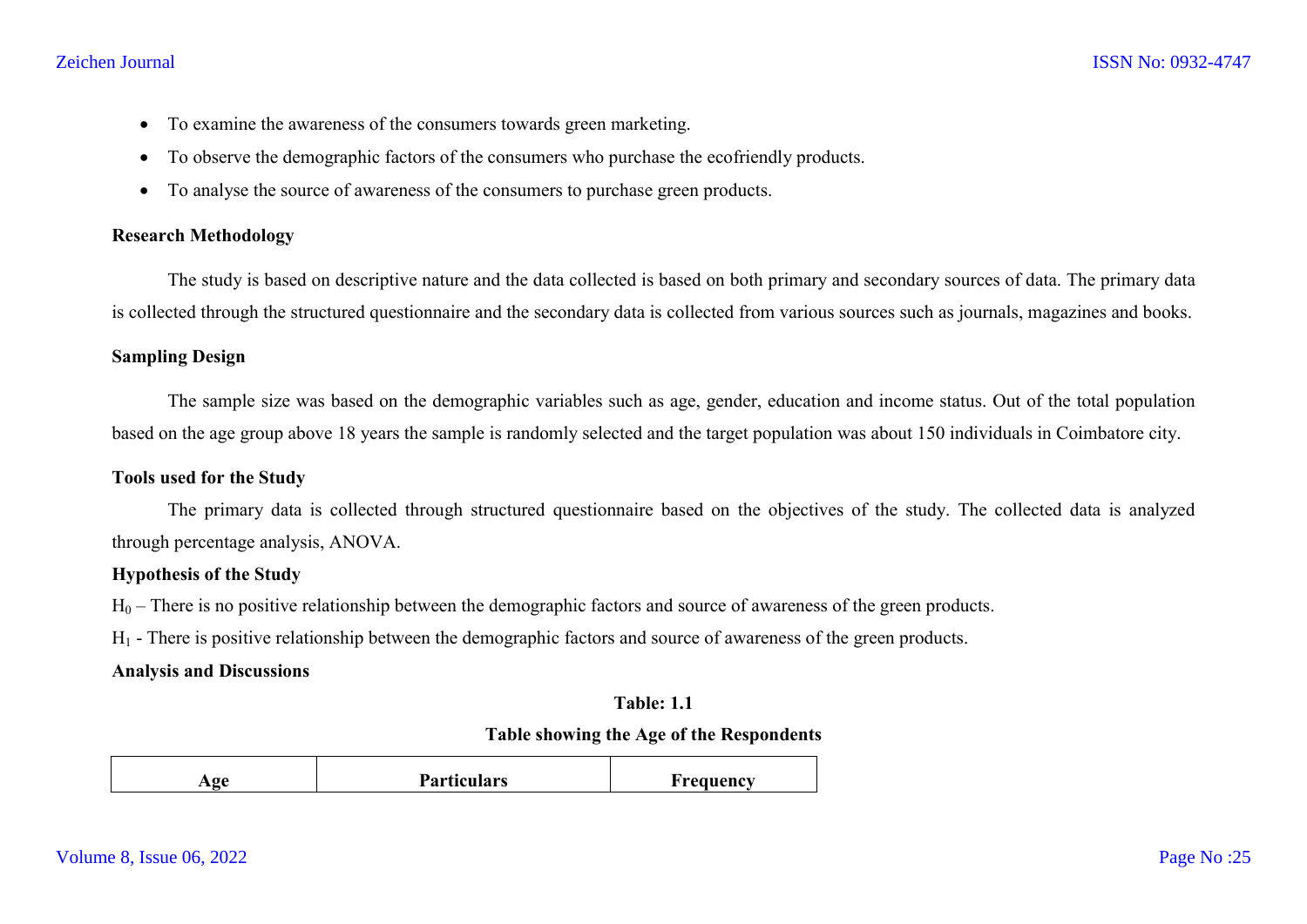| <b>Total</b>           | 150 | <b>100</b> |
|------------------------|-----|------------|
| Above 55 years         | 15  | 10         |
| $46$ years $-55$ years | 28  | 19         |
| $36$ years $-45$ years | 46  | 31         |
| $26$ years $-35$ years | 43  | 29         |
| $16$ years $-25$ years | 18  | 12         |

## **Chart: 1.1**



**Inferences:** From the table 1.1 it was observed the 31% of the respondents who are aware of green products belong to the age group of 36 - 45 years.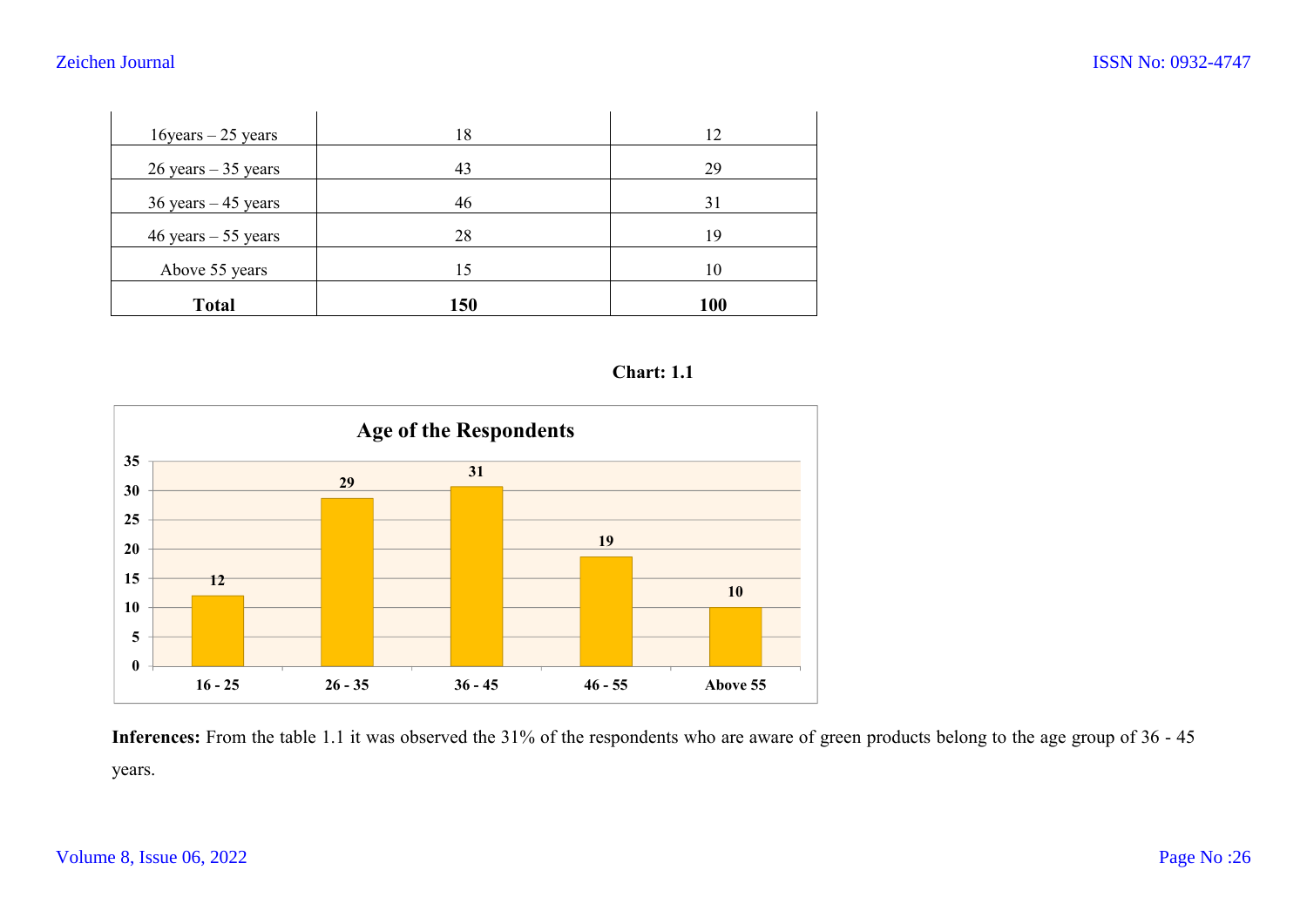# **Table: 1.2**

## **Table Showing the Gender of the Respondents**

| Gender       | <b>Particulars</b> | Frequency  |
|--------------|--------------------|------------|
| Male         | 75                 | 50         |
| Female       | 75                 | 50         |
| <b>Total</b> | 150                | <b>100</b> |





products.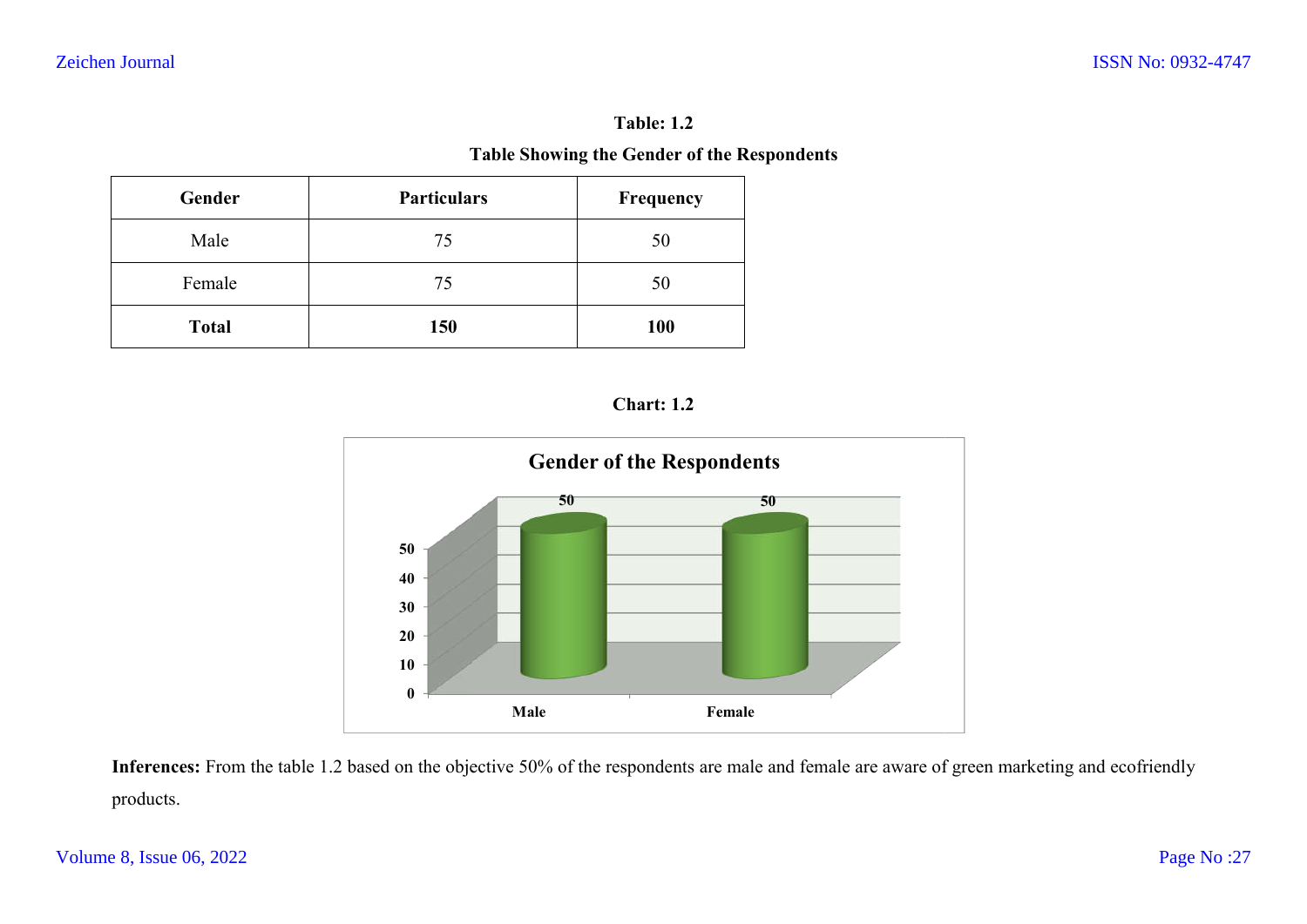# **Table: 1.3**

## **Table Showing the Educational Qualification of the Respondents**

|                  | Table Showing the Educational Qualification of the R | <b>Table: 1.3</b> |
|------------------|------------------------------------------------------|-------------------|
| <b>Education</b> | <b>Particulars</b>                                   | Frequency         |
| <b>SSLC</b>      | 4                                                    | 3                 |
| <b>HSC</b>       | 10                                                   | 7                 |
| UG               | 35                                                   | 23                |
| PG               | 49                                                   | 33                |
| Professional     | 52                                                   | 35                |
| <b>Total</b>     | 150                                                  | 100               |
|                  |                                                      | <b>Chart: 1.3</b> |



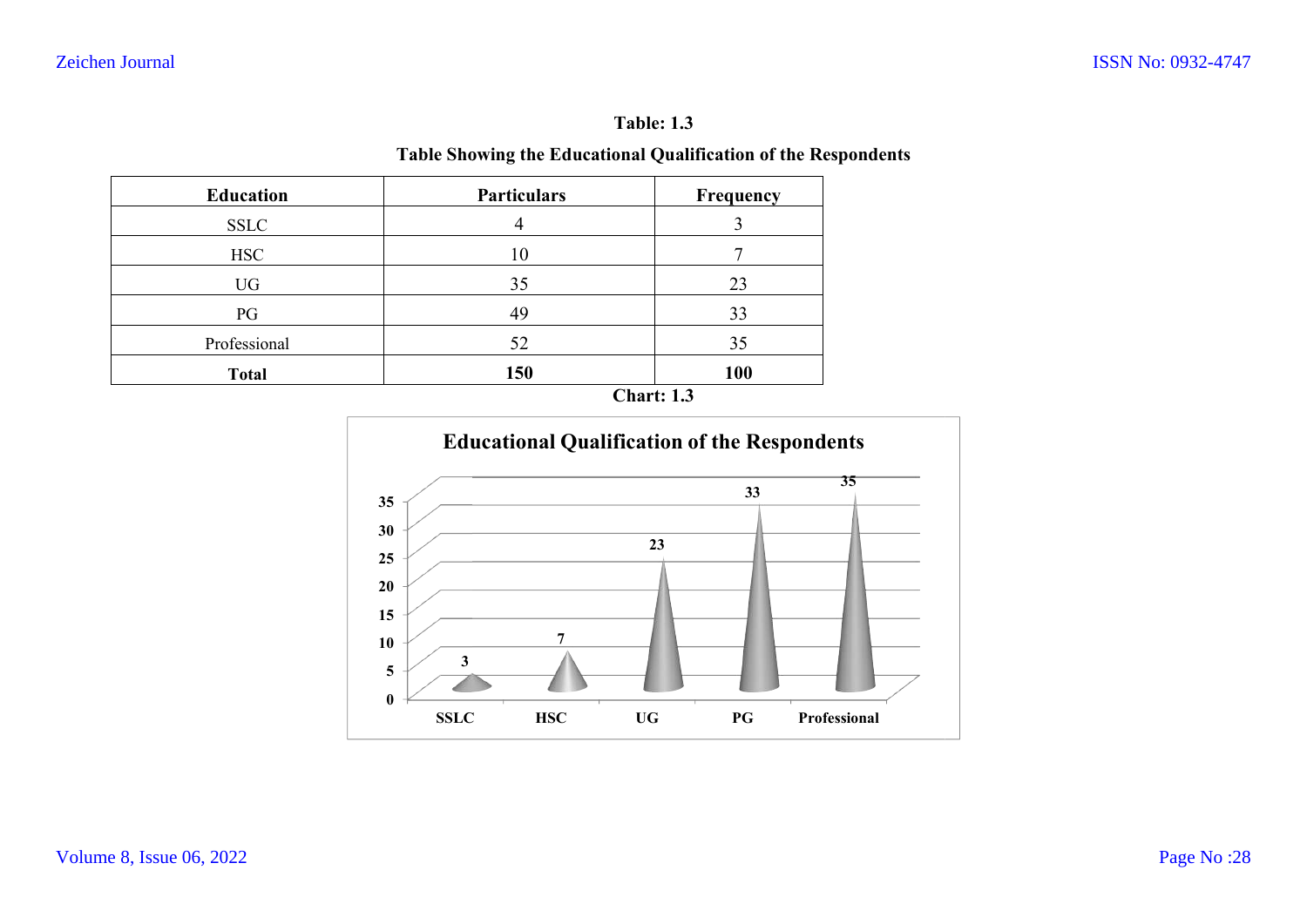**Inference:** The table 1.3 represents the qualification of the respondents and about 35% of them are professionals aware about the ecofrie products. and about 35% of them are professionals aware about the ecofriendly<br> **contains 1.4**<br> **of the Respondents**<br> **order Respondents**<br> **order Respondents**<br> **order Respondents**<br> **order Respondents** 

## **Table: 1.4**

## **Table Showing the Occupational Status of the Respondents**

| Occupation       | <b>Particulars</b> | Frequency |
|------------------|--------------------|-----------|
| <b>Business</b>  | 14                 |           |
| Private Employee | 39                 | 26        |
| Govt. Employee   |                    | 29        |
| Professionals    | 54                 | 36        |
| <b>Total</b>     | 150                | 100       |



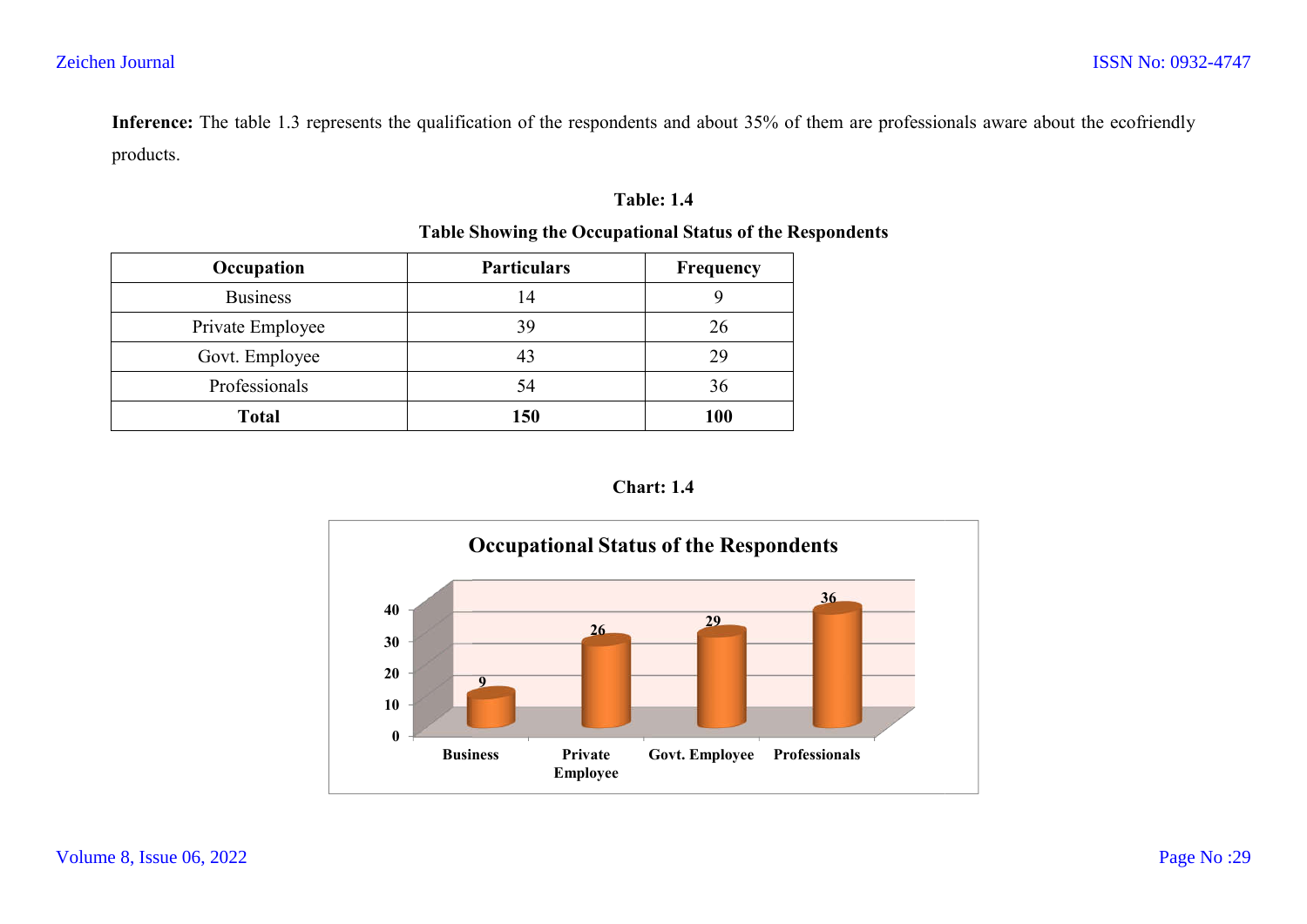# **Table: 1.5**

## **Table Showing the Monthly Income of the Respondents**

| Income                  | <b>Particulars</b> | Frequency |
|-------------------------|--------------------|-----------|
| <b>Below INR. 20000</b> | 13                 | 9         |
| INR. 21000 - INR. 30000 | 46                 | 31        |
| INR. 31000 - INR. 40000 | 53                 | 35        |
| Above INR. 40000        | 38                 | 25        |
| <b>Total</b>            | 150                | 100       |



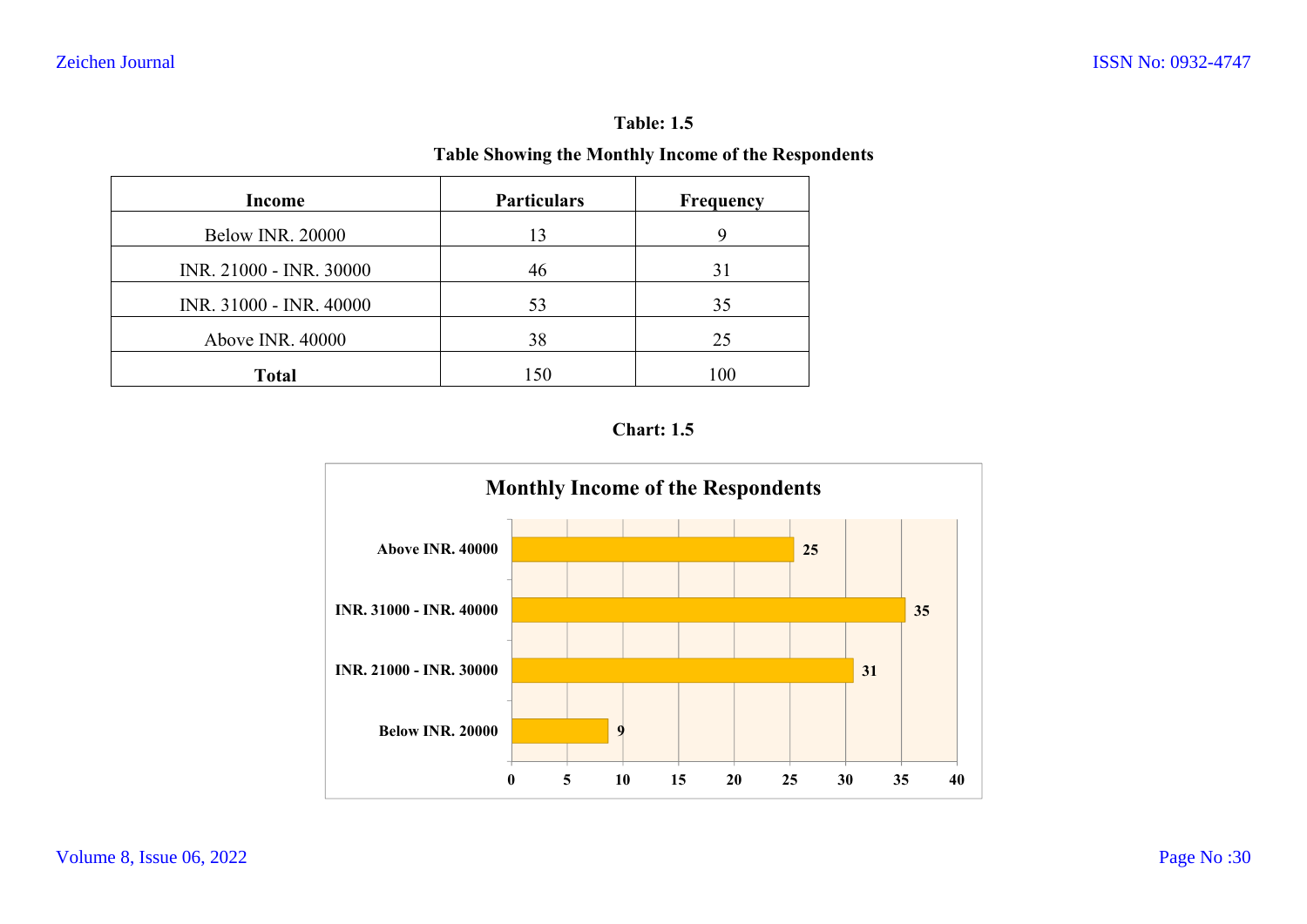**Inference:** From the table 1.5 it was witnessed that about 35% of the respondents are in the monthly income earning about INR. 31000 - INR 40000.

## **Table: 1.6**

## **Table Showing the Source of Awareness to the Respondents**

| <b>Source of Awareness</b> | <b>Particulars</b> | Frequency |
|----------------------------|--------------------|-----------|
| Friends & Relatives        | 23                 | 15        |
| Newspapers                 | 10                 |           |
| Television                 | 18                 | 12        |
| Shopkeepers                | 26                 | 17        |
| Online advertisement       | 42                 | 28        |
| Others                     | 31                 | 21        |
| <b>Total</b>               | 150                | 100       |
|                            | <b>Chart: 1.6</b>  |           |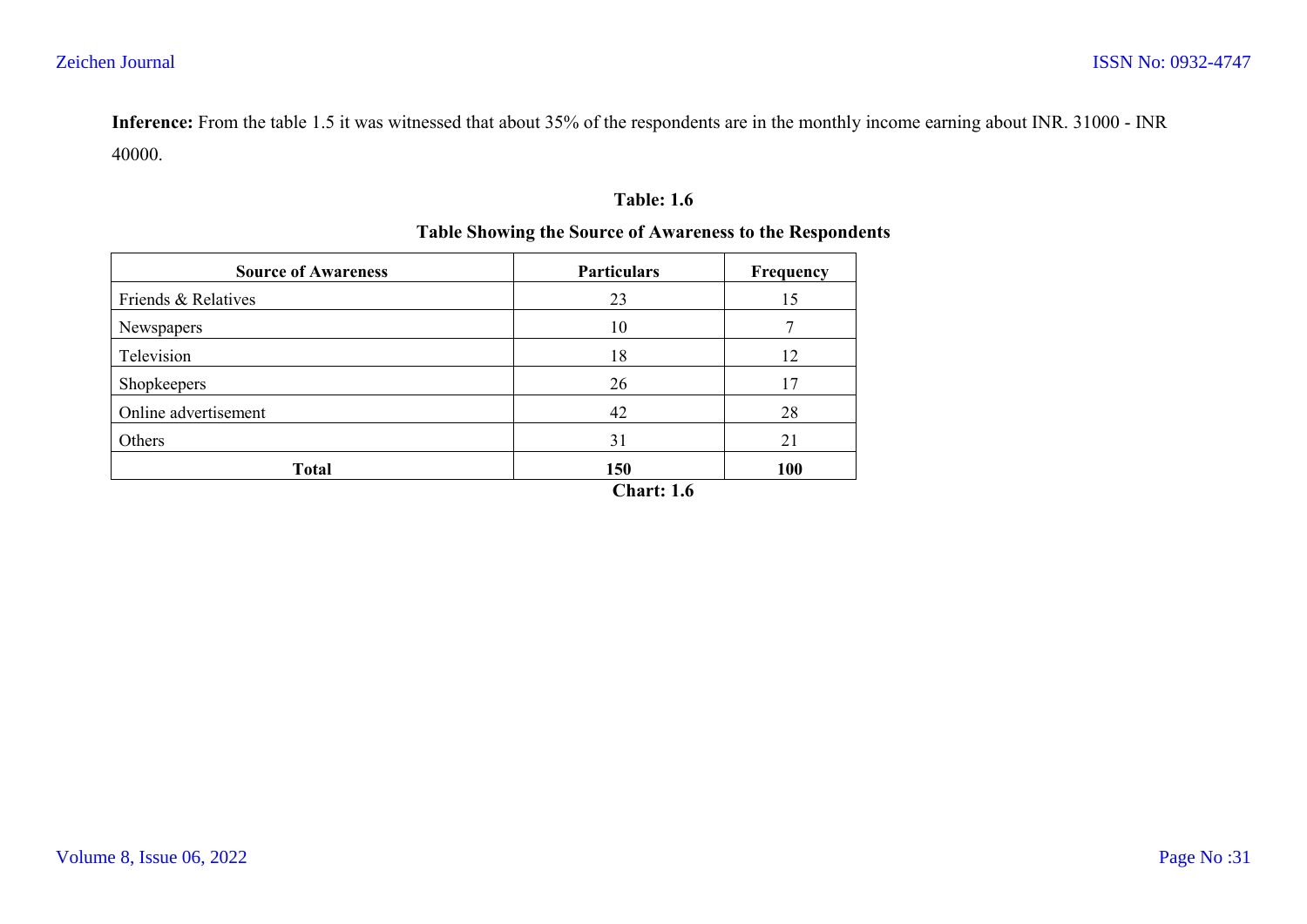

**Inference:** The above table 1.6 about 28% of the respondents is aware about green products through online advertisements.

**Inference:** The above table 1.6 about 28% of the respondents is aware about green products through online advertisen<br>H<sub>0</sub> – There is no positive relationship between the demographic factors and source of awareness of the

## **Table: 1.7**

|                |                                |           |     |           |       |         | <b>Association between Demographic factors and Sources of Awareness on Green Marketing</b> |
|----------------|--------------------------------|-----------|-----|-----------|-------|---------|--------------------------------------------------------------------------------------------|
| <b>Factors</b> | Source of<br><b>Variations</b> | <b>SS</b> | DF  | <b>MS</b> |       | p-value | Hypo.<br><b>Result</b>                                                                     |
|                | Between<br>Groups              | 89.653    |     | 89.653    | 42.36 | 3.214   | Accepted                                                                                   |
| Age            | Within<br>Groups               | 630.733   | 298 | 2.117     |       |         |                                                                                            |
|                | Total                          | 720.387   | 299 |           |       |         |                                                                                            |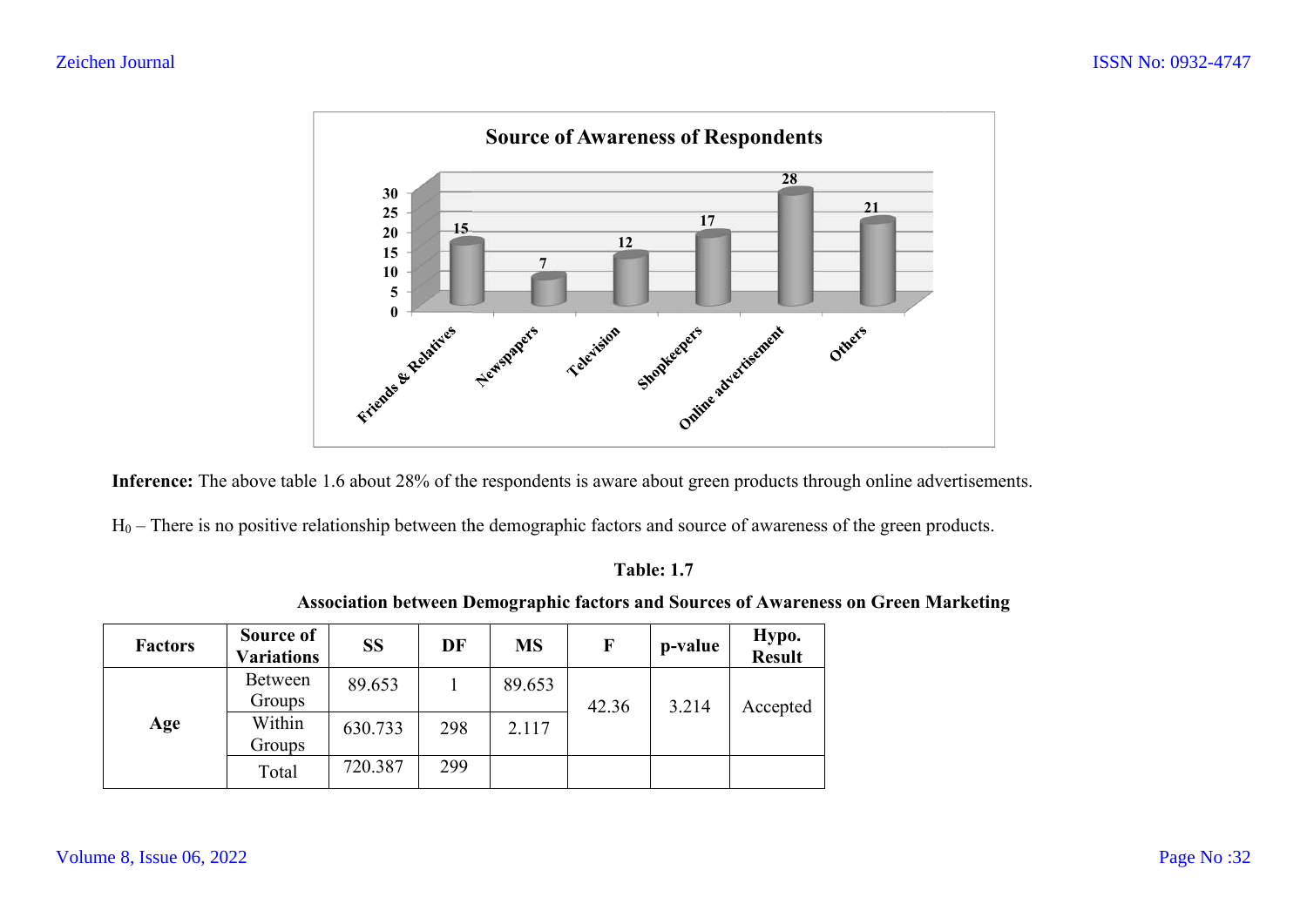|                                     | <b>Between</b><br>Groups | 451.413   | $\mathbf{1}$ | 451.413   | 287.33       | 1.358   | Accepted      |
|-------------------------------------|--------------------------|-----------|--------------|-----------|--------------|---------|---------------|
| Gender                              | Within<br>Groups         | 468.173   | 298          | 1.571     |              |         |               |
|                                     | Total                    | 919.587   | 299          |           |              |         |               |
|                                     | Between<br>Groups        | 0.403     | $\mathbf{1}$ | 0.403     | 0.202        | 0.653   | Accepted      |
| <b>Educational</b><br>Qualification | Within<br>Groups         | 594.513   | 298          | 1.995     |              |         |               |
|                                     | Total                    | 594.917   | 299          |           |              |         |               |
| <b>Factors</b>                      | Source of                | <b>SS</b> | <b>DF</b>    | <b>MS</b> | $\mathbf{F}$ | p-value | Hypo.         |
|                                     | <b>Variations</b>        |           |              |           |              |         | <b>Result</b> |
|                                     | <b>Between</b><br>Groups | 90.75     | 1            | 90.75     |              |         |               |
| Occupational<br><b>Status</b>       | Within<br>Groups         | 583.447   | 298          | 1.957     | 46.351       | 5.446   | Accepted      |
|                                     | Total                    | 674.197   | 299          |           |              |         |               |
|                                     | Between<br>Groups        | 119.07    | $\mathbf{1}$ | 119.07    |              |         |               |
| <b>Income</b>                       | Within<br>Groups         | 554.567   | 298          | 1.861     | 63.983       | 2.805   | Accepted      |

**Inferences:** The above table 1.7 has illustrated the association between the demographic factors and sources of awareness on green marketing and ecofriendly products and services. The result shows that the significance value 3.214, 1.358, 0.653, 5.446 and 2.805 of age, gender, educational qualification, occupational status and Income is greater than the table value at 5% level of significance. Thus the hypothesis is